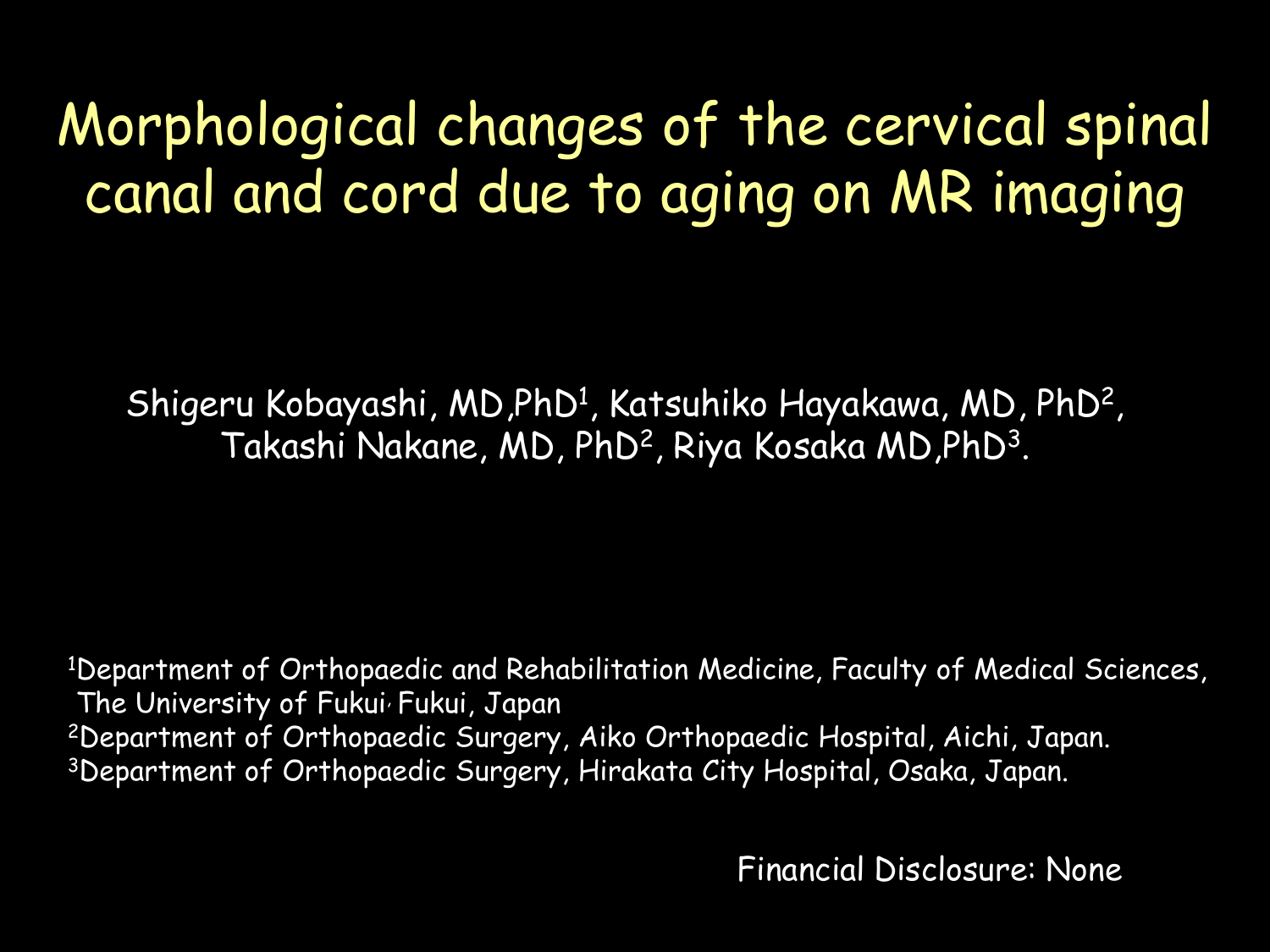## **Objective**

The relationship between neurologic symptoms and treatment outcome in cervical spondylosis and ossification of the posterior longitudinal ligament has been extensively studied using magnetic resonance imaging (MRI)-based morphometry of the cervical cord, but there is a paucity of data on evaluation of spinal cord morphology using MRI. The aim of the present study was to measure agerelated changes in the proportion of space occupied by the cervical cord in individuals between 20 and 70 years of age without appreciable space-occupying lesions in the cervical portion of the spinal canal.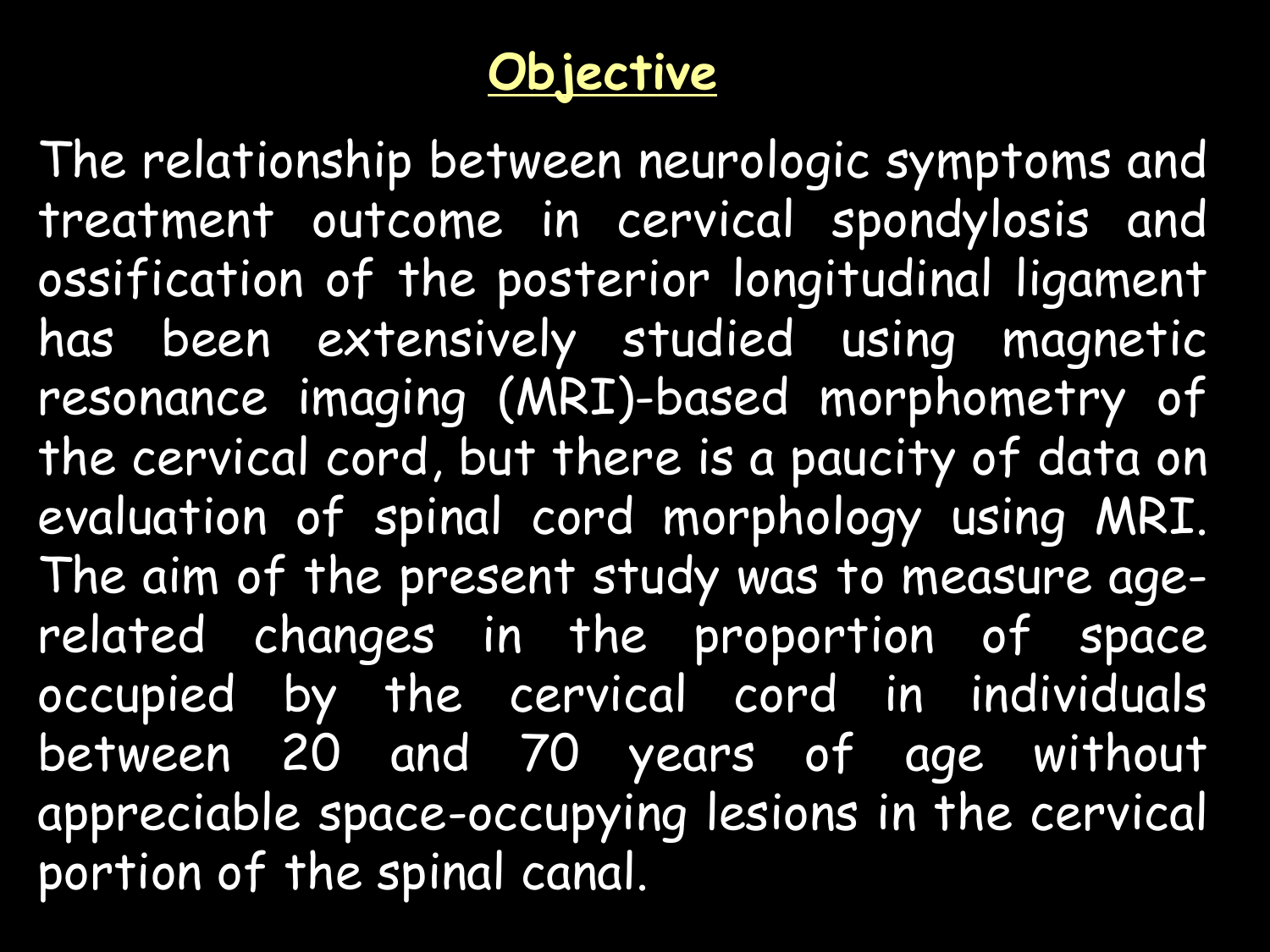## **Subjects and Methods**

| Age                        | Cases                              | Average of age |
|----------------------------|------------------------------------|----------------|
| Group A<br>20-39 years old | 55 cases<br>(male:27, female:28)   | 28.2 years old |
| Group B<br>40-59 years old | 32 cases<br>(male: 14, female: 18) | 49.5 years old |
| Group C<br>60-79 years old | 36 cases<br>(male: 18, female: 18) | 66.3 years old |

We studied 55 individuals aged 20-30 years old (group A), 32 individuals aged 40-50 years old (group B), and 36 individuals aged 60-70 years old (group C) who did not have appreciable space-occupying lesions in the spinal canal on MRI.

#### **MR Imaging Study**

- \* Equipment : MRP-7000 (0.3T : Hitachi)
- \* Pulse Sequence : Spin echo, T1-weight (500/35)
- \* Slice Section : Axial
- \* Slice Thickness : 7 mm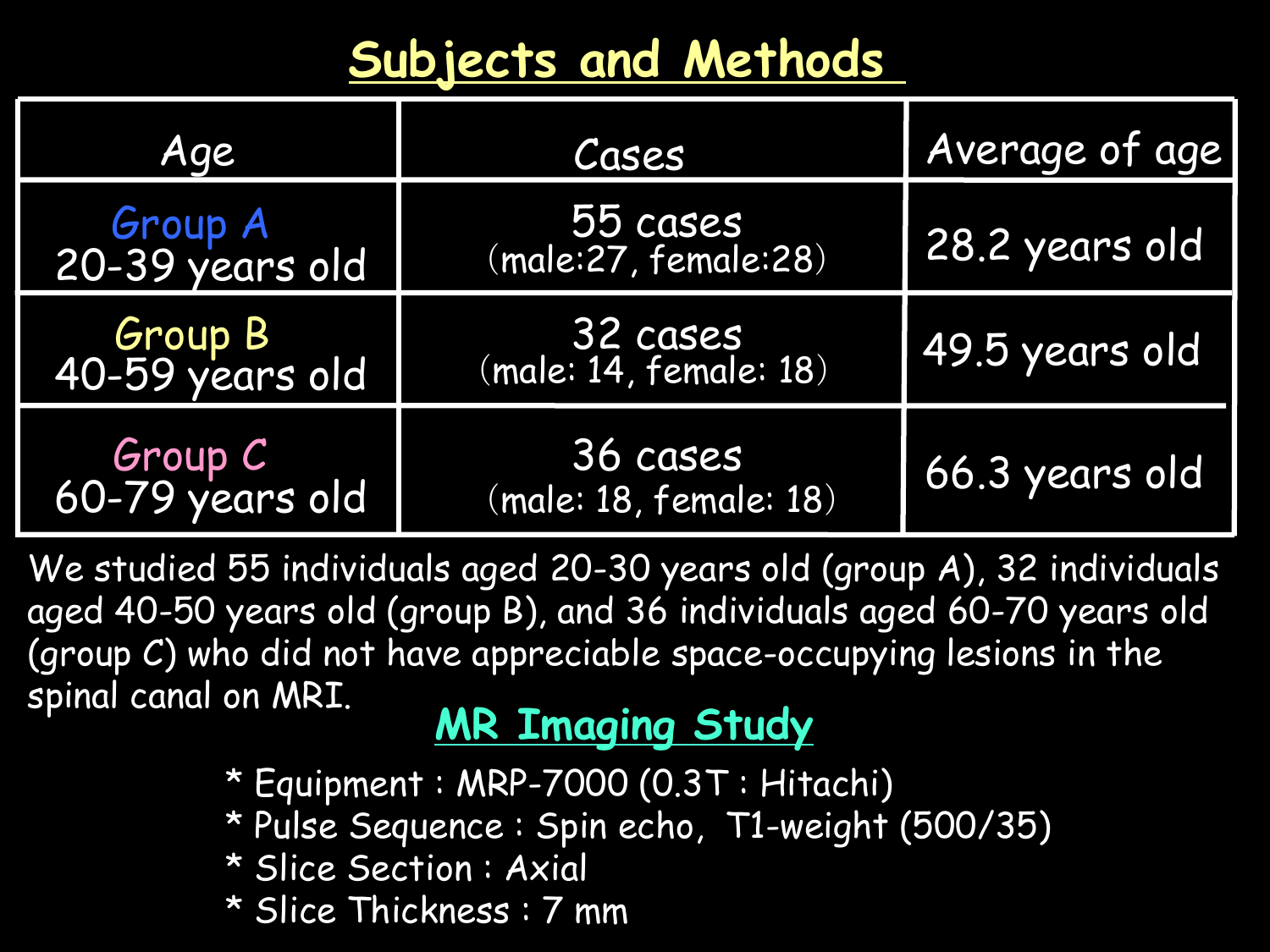# Spinal Canal Dural Sac Spinal Cord **Measurement of the Transverse Areas of the Spinal Canal, Dural Sac, and Spinal Cord**



#### Levels: C2-3 to C6-7. ( at the middle of the intervertebral disc)

The transverse areas were measured at each level using an image analyzer attached to the MRI scanner.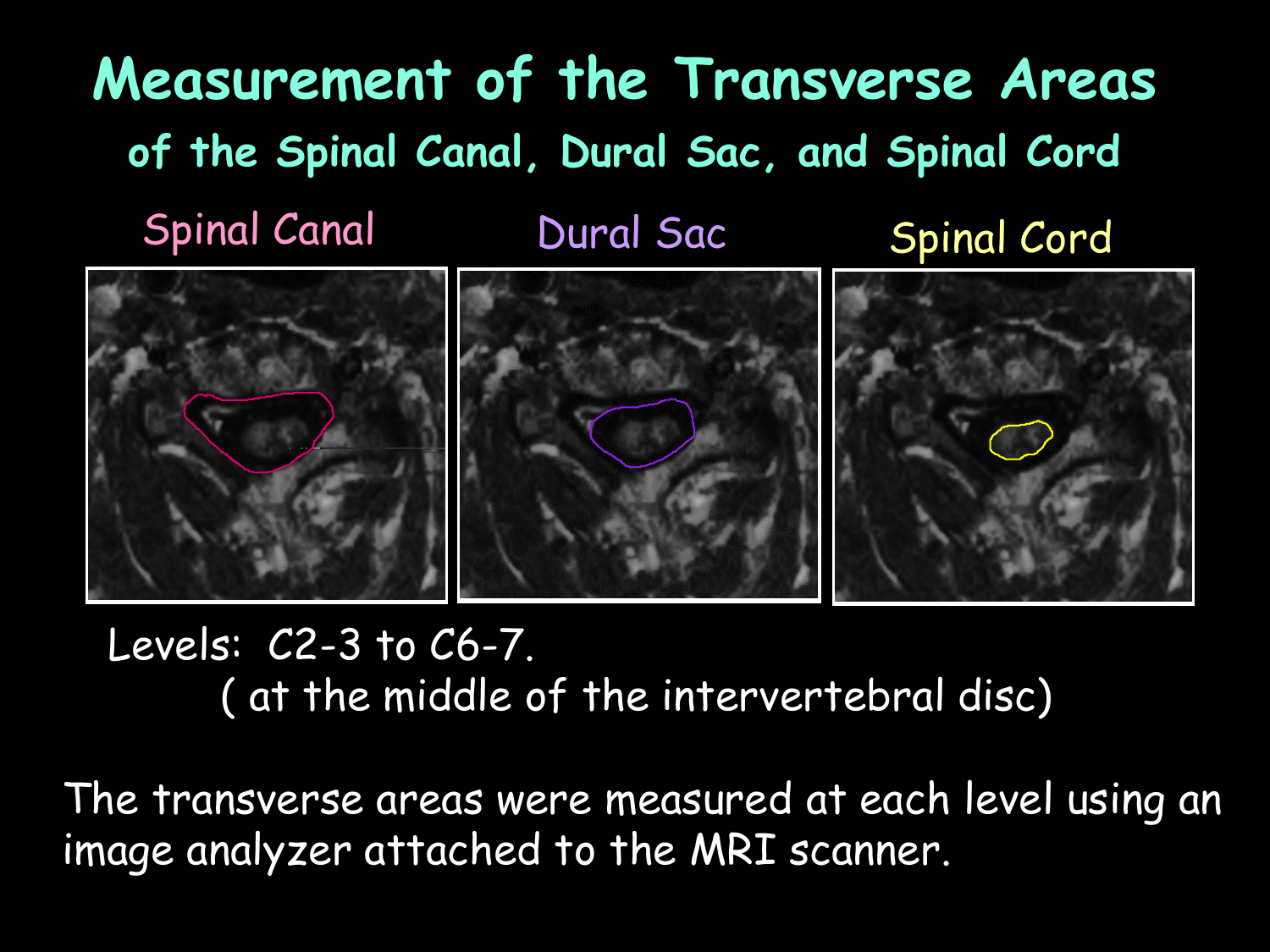#### **Results**

 $\triangleright$  Transverse Areas of the Spinal Canal



The area of the spinal canal at each intervertebral disk level was far smaller in groups B and C than in group A.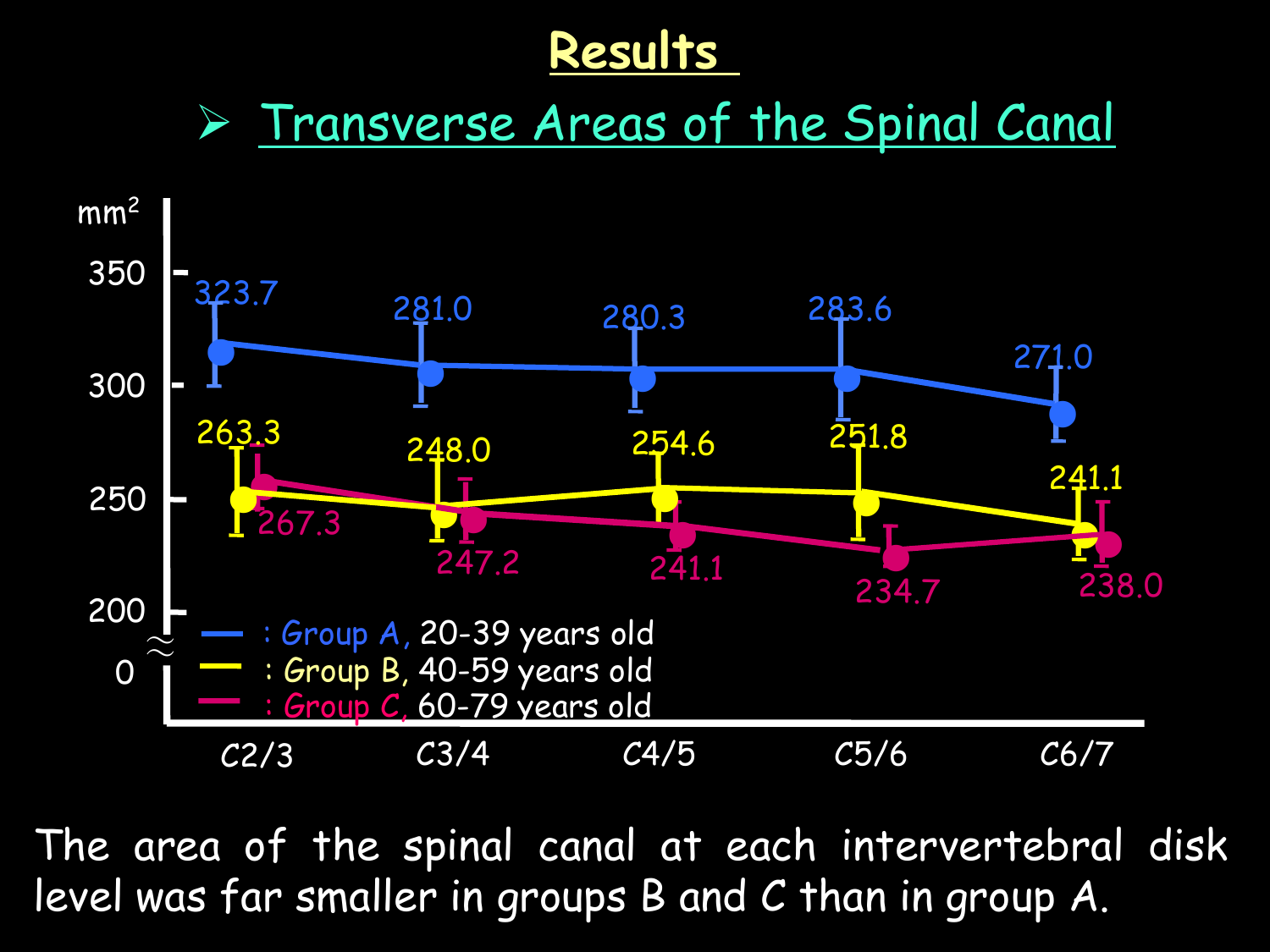#### $\triangleright$  Transverse Areas of the Dural Sac



The area of the dural sac decreased at a relatively uniform rate from C2-3 to C6-7 in each age group.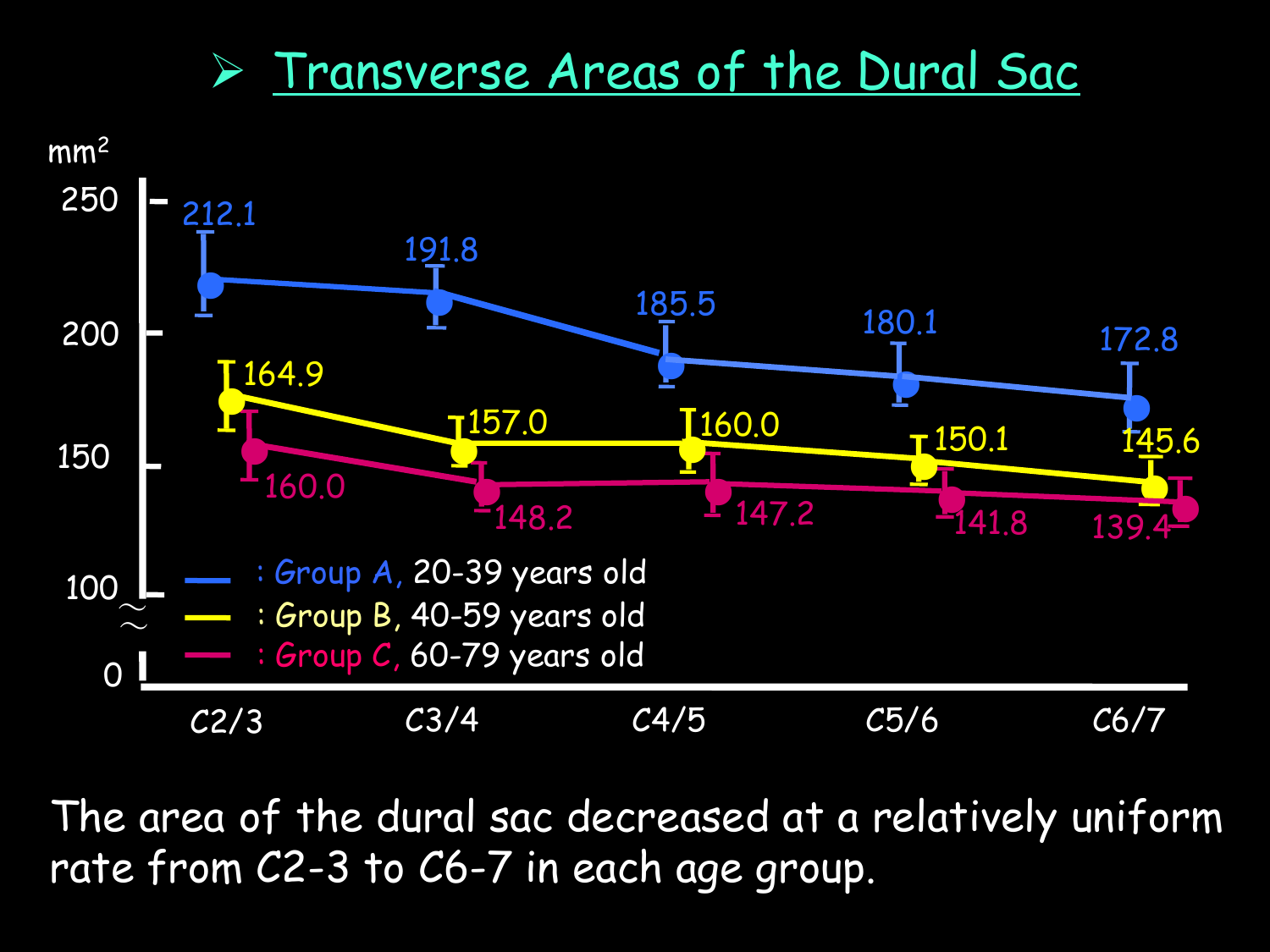

In group A, the area of the spinal cord was greatest at C4-5, the level of the cervical intumescence, and decreased from C5-6 to C6-7. In groups B and C, the area of the spinal cord decreased from C2-3 to C6-7 at a relatively uniform rate.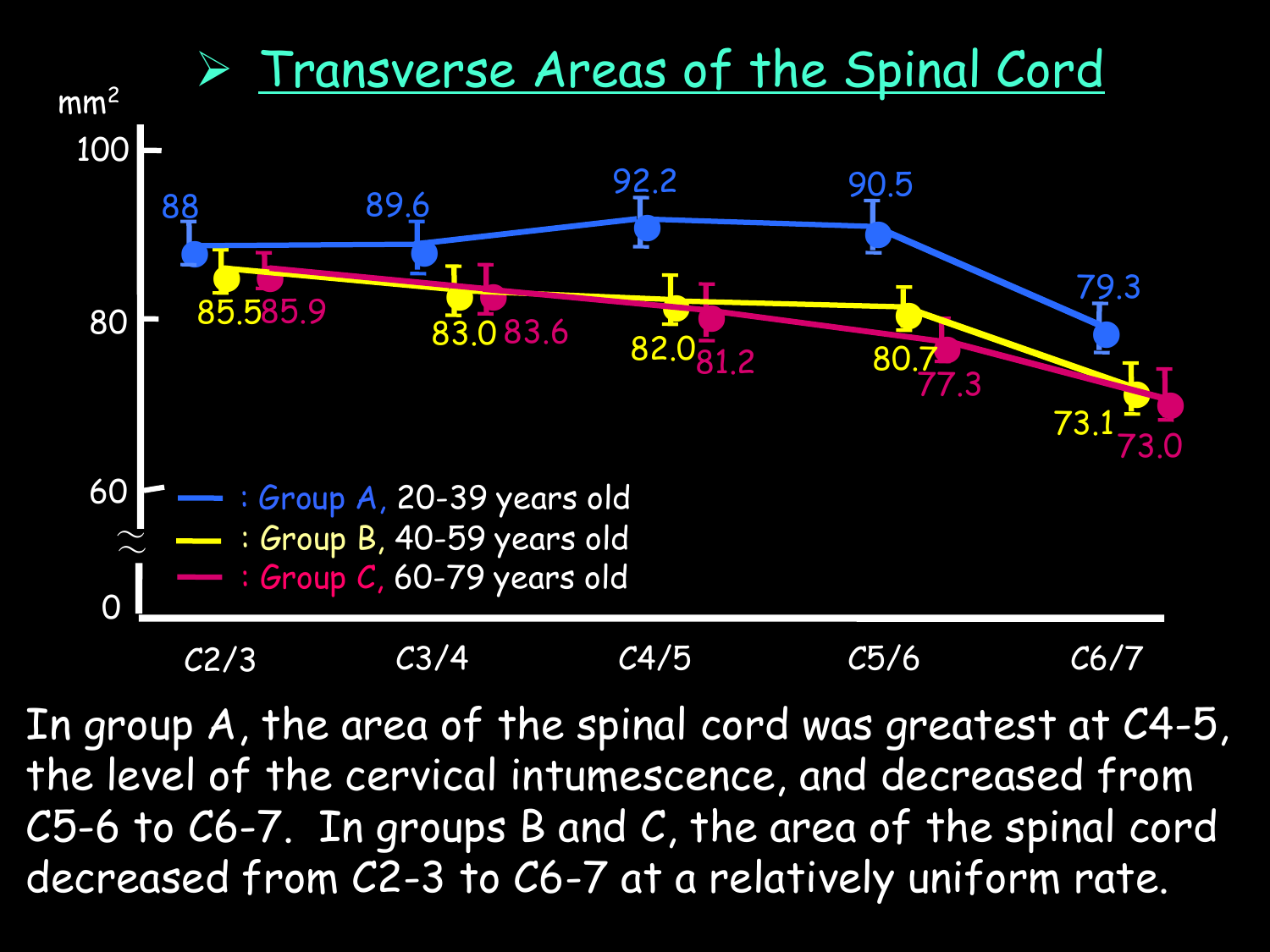#### **Discussion**

# Pathogenesis of Compression Myelopathy

<sup>①</sup> direct mechanical compression

disc herniation

bony spur

OPLL etc..

② secondary vascular insufficiency

Mechanisms leading to morphologic changes of the spinal cord in compression myelopathy include direct mechanical compression caused by disc herniation, bony spurs, or OPLL, and secondary ischemic changes in the spinal cord. These changes appear to be closely associated with the proportion of the spinal canal occupied by the spinal cord, and are heavily influenced by developmental factors as well as by disease severity.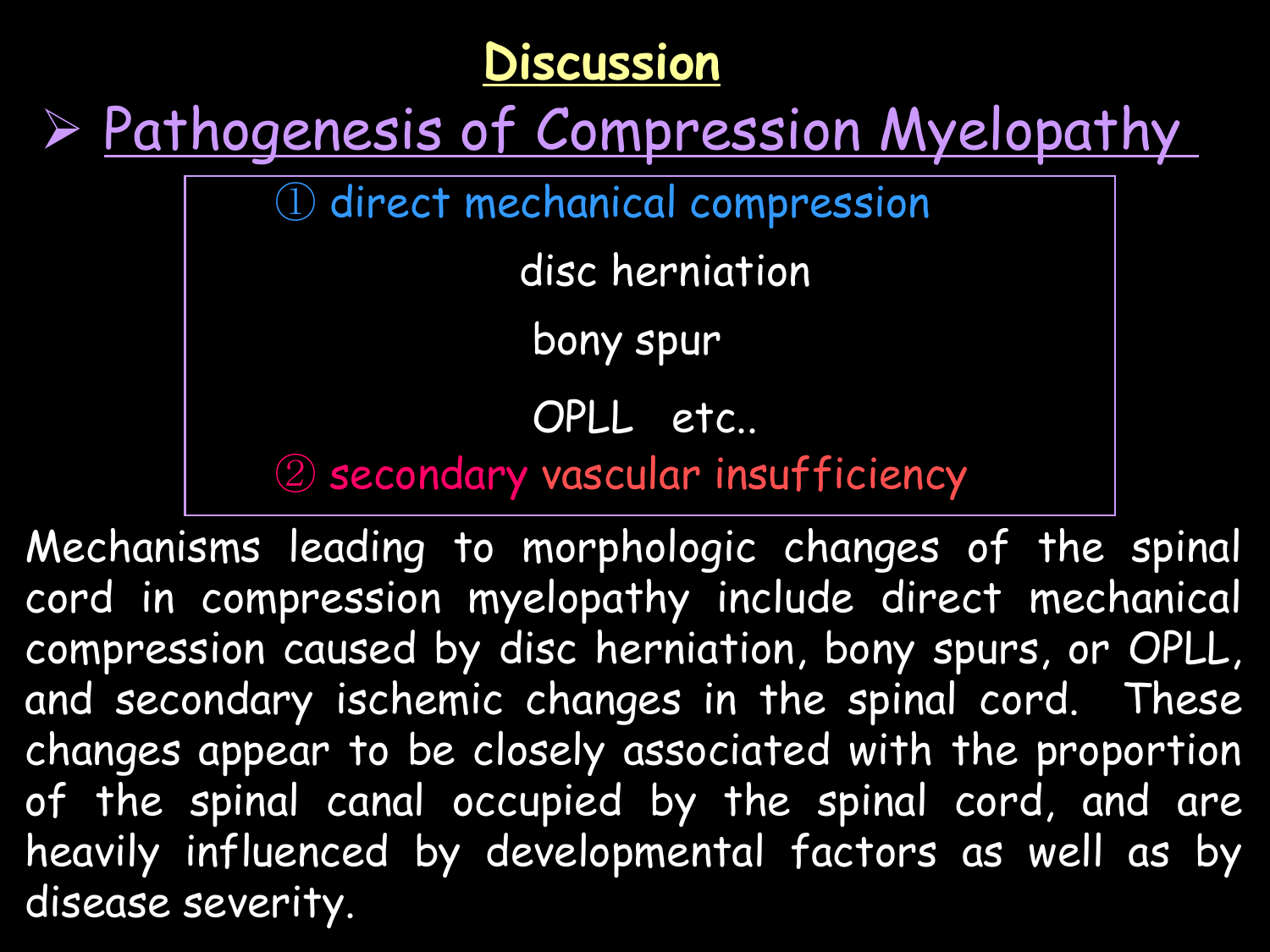### Transverse Areas of the Spinal Canal at C4/5

|                                           | Group A<br>20-39 years old<br>$(N=55)$ | <b>Group B</b><br>40-59 years old<br>$(N=32)$ | $\frac{Group}{100}$<br>60-79 years old<br>(N=36) |
|-------------------------------------------|----------------------------------------|-----------------------------------------------|--------------------------------------------------|
| Maximum area<br>$\sim$ (mm <sup>2</sup> ) | 391.6                                  | 299.0                                         | 322.2                                            |
| Minimum area<br>(mm <sup>2</sup> )        | 178.7                                  | 205.5                                         | 169.5                                            |
| Max./ Mini.                               | $\overline{2.2}$                       | 1.5                                           | 1.9                                              |

Our findings show that there is considerable interindividual variation in the transverse areas of the spinal canal and cord in humans. The maximum area of the spinal canal at C4-5, a level of high clinical significance, was approximately twice the minimum area in groups A and C, and approximately 1.5 times the minimum area in group B.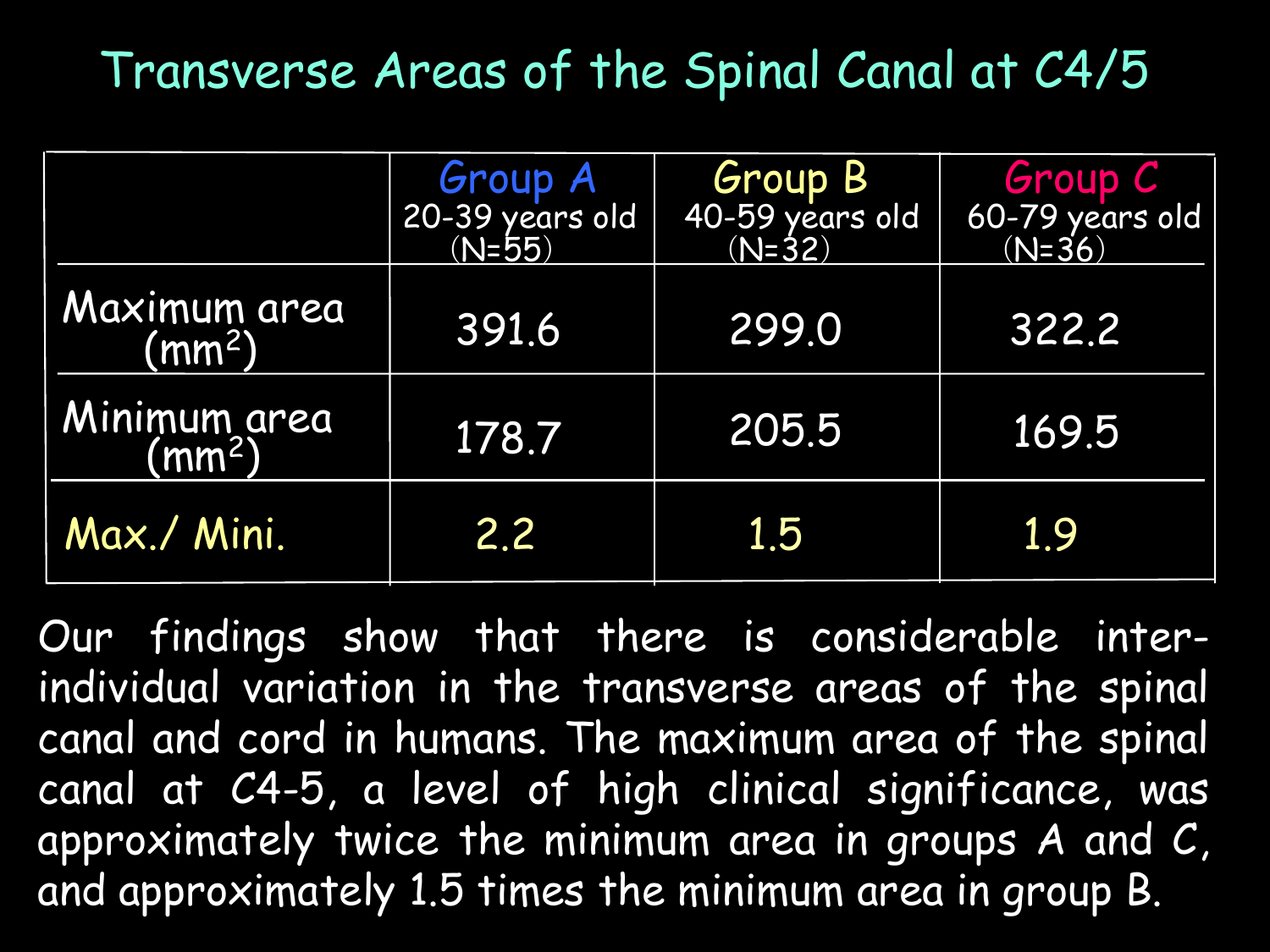## Transverse Areas of the Spinal Cord at C4/5

|                                            | Group A<br>20-39 years old<br>$(N=55)$ | $\begin{array}{c c} \textbf{Group B} \\ \textbf{40-59 years old} \\ \textbf{(N=32)} \end{array}$ | Group C<br>60-79 years old<br>$(N=36)$ |
|--------------------------------------------|----------------------------------------|--------------------------------------------------------------------------------------------------|----------------------------------------|
| Maximum area<br>$\left(\text{mm}^2\right)$ | 112.0                                  | 99.9                                                                                             | 106.4                                  |
| Minimum area<br>$\left(\text{mm}^2\right)$ | 60.2                                   | 50.5                                                                                             | 54.2                                   |
| Max./ Mini.                                | 1.86                                   | 1.98                                                                                             | 1.96                                   |

The maximum area of the spinal cord was approximately twice the minimum area in all age groups.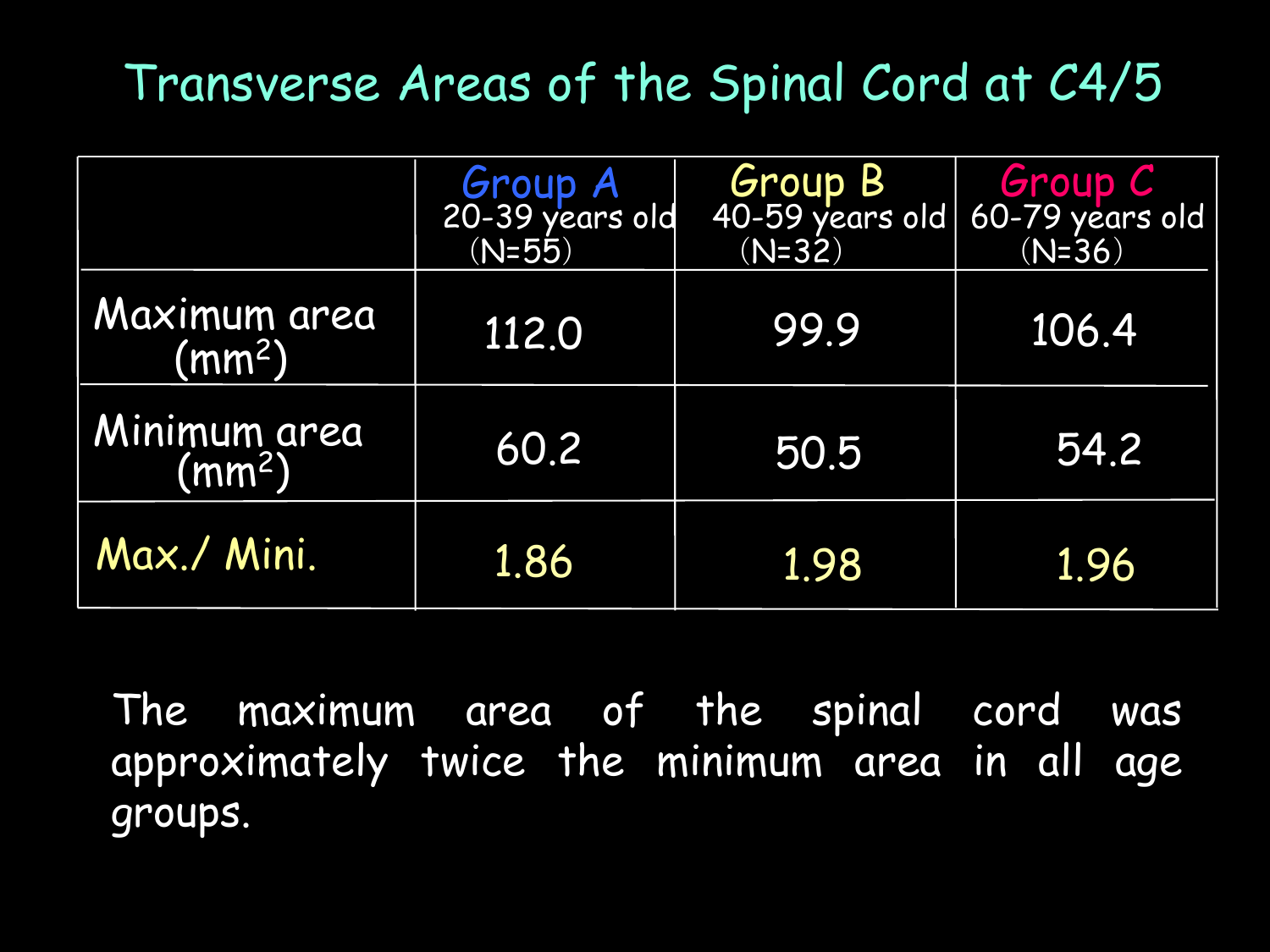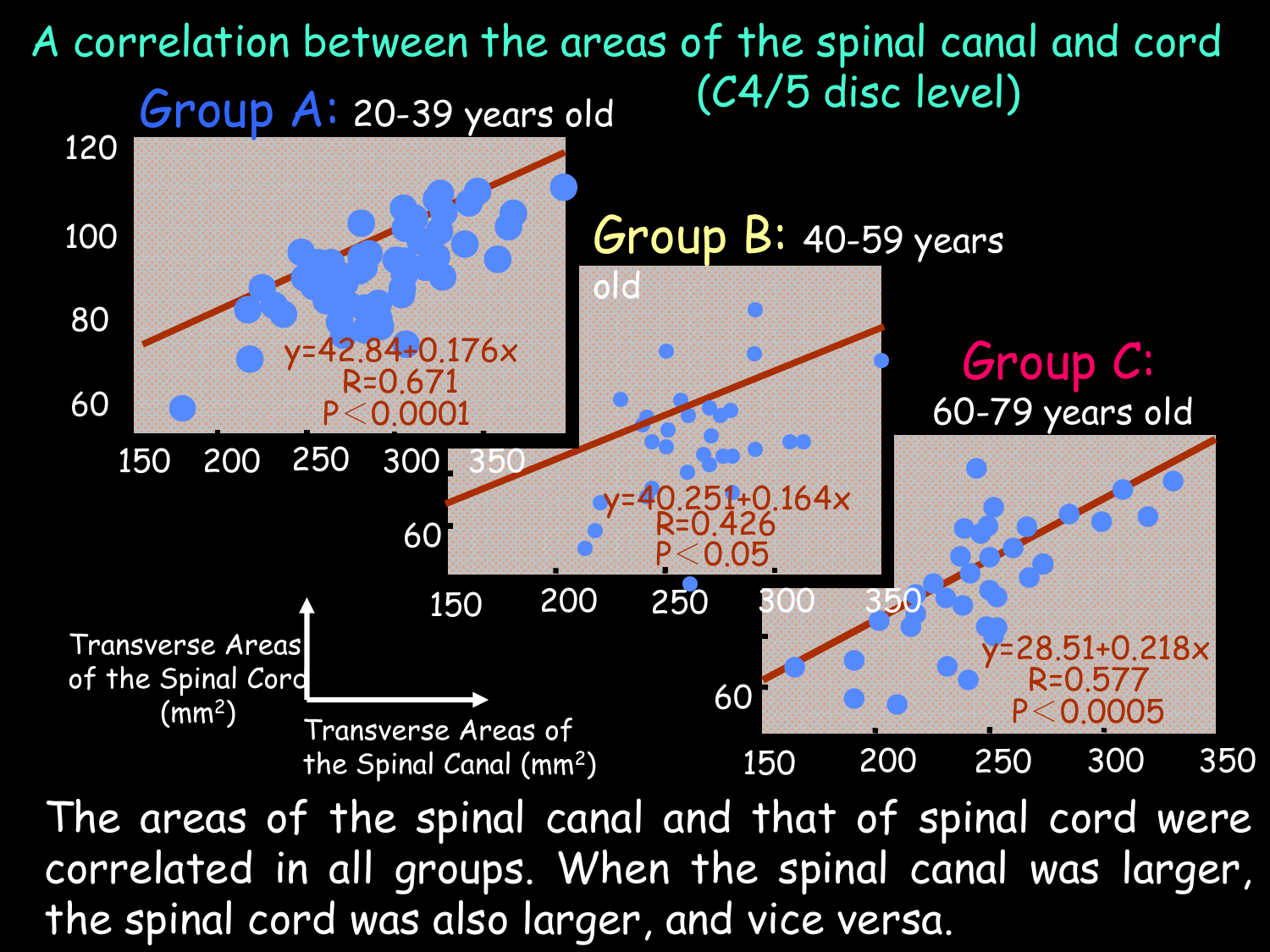